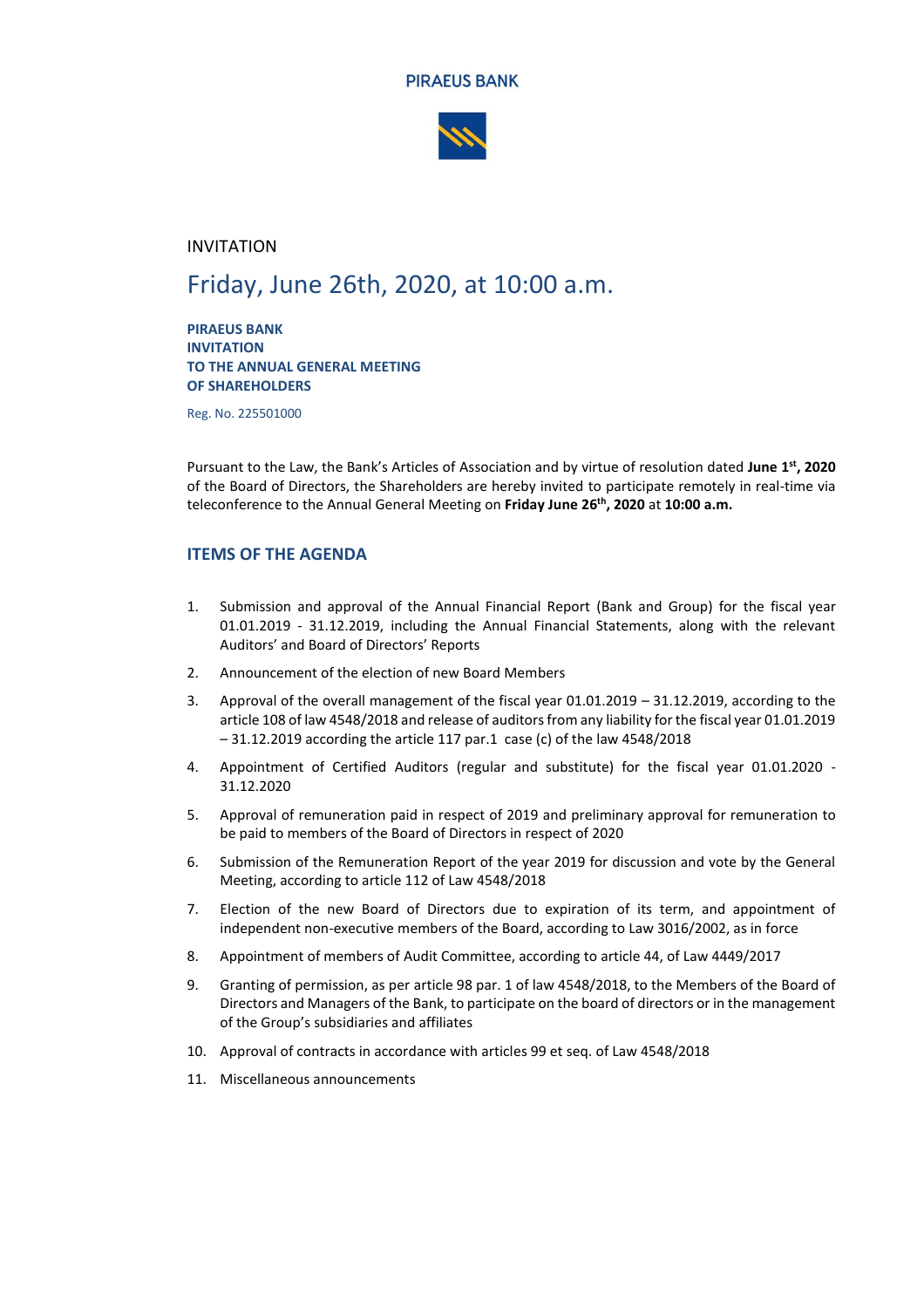

In the event the requisite quorum for the items of the agenda is not met, the General Meeting will convene again in a Repetitive General Meeting remotely in real-time by teleconference on **Tuesday July 7 th 2020 at 10:00 a.m.** at the Headquarters of the Bank (4, Amerikis, Athens).

It should be noted that, in accordance with par. 2 of article 130 of Law 4548/2018, a new invitation for the repetitive General Meeting will not be published.

Taking into account the measures and instructions of the State against the risks and spread of COVID-19 and in accordance with the provisions in the current Articles of Association of the Bank, the Annual General Meeting on June, 26 2020 and any Repetitive Meeting, will take place remotely, in real-time by teleconference and the use of electronic means, under the conditions of the current legislation and the specific provisions in the present invitation.

In addition, in accordance with the provisions in the current Articles of Association of the Bank provide shareholders with the option to participate remotely by mail vote at the vote on the items of the General Meeting on 26 June 2020 and any Repetitive Meeting, that will take place before the General Meeting, under the conditions of the current legislation and the specific provisions in the present invitation.

*In the event that the legislative measures for General Meetings of shareholders through teleconference are annulled, the Repetitive General Meeting on July 7, 2020 will convene at the headquarters of the Bank (4, Amerikis Athens) and shareholders will be informed of any changes in the participation and voting process.*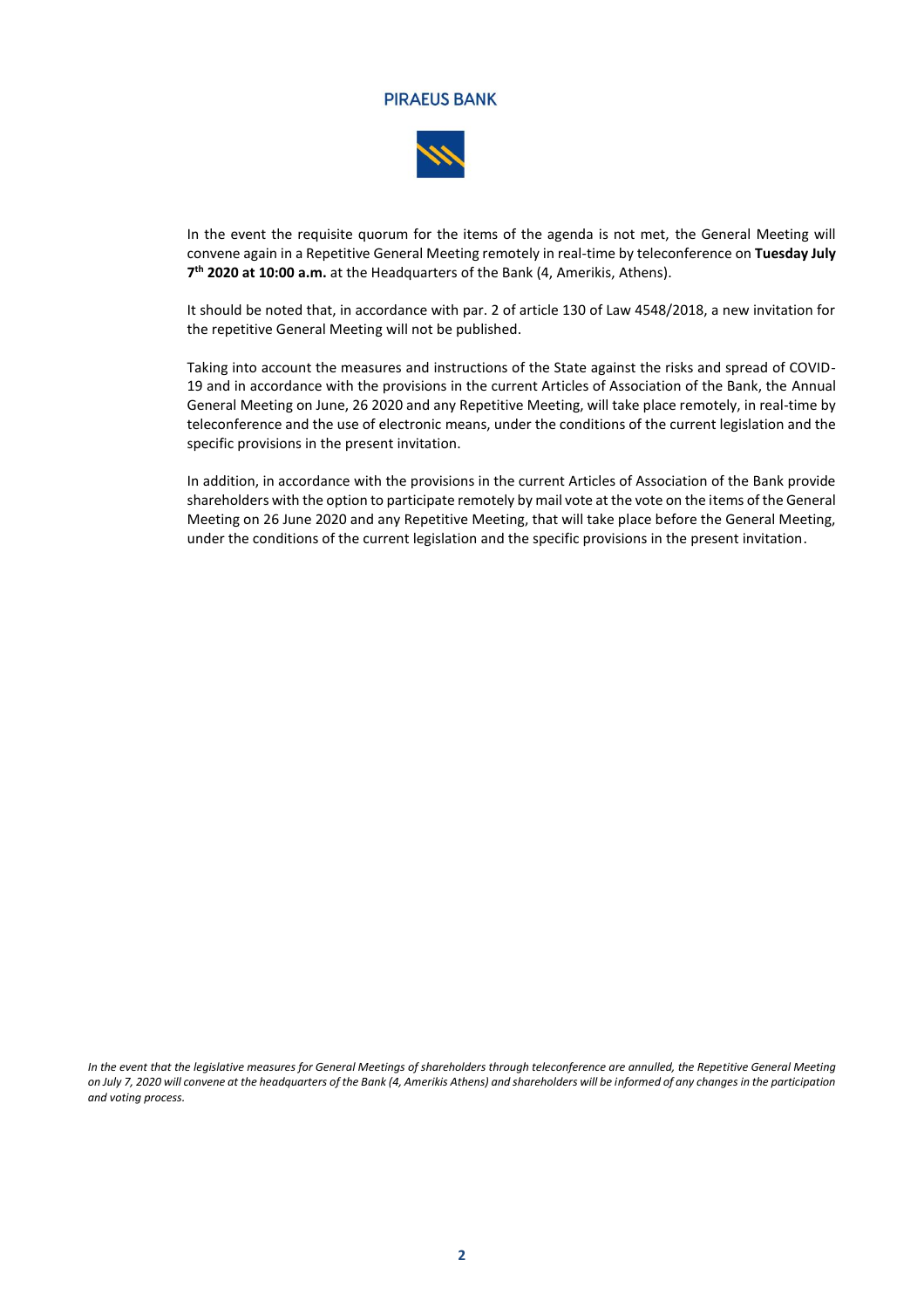

## A.RIGHT TO PARTICIPATE AND VOTE

Shareholders having the right to participate and vote in the Annual General Meeting (**AGM**) dated **June 26 th , 2020,** as well as in the Repetitive General Meeting **dated July 7th , 2020 (RGM)** are those registered on **June 21st, 2020**, i.e. at the opening of the fifth day prior to the date of the Annual General Meeting (**Record Date**), in the electronic registry of the Dematerialized Securities System ("DSS"), managed by "Hellenic Central Securities Depository" (HCSD).

The shareholder status on the Record Date and the Record Date of the **RGM** is verified through the direct electronic linkup of the Bank with the records of the Dematerialized Securities System ("DSS").

The exercise of the right to participate and vote does not require the blocking of shares or any other relevant process which restricts the shareholders' ability to sell and/or transfer shares during the period between the **Record Date** or the **Record Date of the RGM** and **the date of the relevant General Meeting (AGM or RGM)**.

## B.PROCEDURE FOR REMOTE PARTICIPATION AND VOTING IN REAL TIME BY **TELECONFERENCE**

In order for shareholders to participate and vote at the **AGM** on **June 26 th 2020** or at the **RGM** which will take place remotely, in real-time by teleconference, without their physical presence, they or their proxies must create and use an electronic shareholder account at the internet platform that has been developed by the Athens Exchange Group to provide remote General Meeting services, in real-time, by teleconference to listed companies on the website [https://axia.athexgroup.gr](https://axia.athexgroup.gr/)

The internet platform is provided by the company "Hellenic Central Securities Depository SA." while the WEBEX tool/service team from Cisco Hellas SA is used for the teleconference.

In order to access the internet platform a personal computer, a smartphone or a tablet is required, a browser installed, and internet access.

In order for a shareholder or his/her proxy to create an account in the internet platform above, a valid electronic mail (email) account and a mobile telephone number are required by the shareholder or his/her proxy.

If, on accessing the internet platform the above information entered by the shareholder does not match the date registered in the Dematerialized Securities System and have been provided to the Company by the Hellenic Central Securities Depository as part of its services to facilitate shareholder identification for remote general meetings which are provided to listed companies in accordance with Decision No 8 of the Board of Directors of the Hellenic Central Securities Depository, "Services to facilitate shareholder identification in remote general meetings & provision of 2-factor authentication when investors access ATHEXCSD electronic services", shareholders must provide or update the information above, in order to create the account.

**For this purpose, shareholders are requested to contact without delay the Operator of their Account where the shares of the Company are kept, or any other intermediary, that provides them with custody services for the shares of the Company, as the case may be, in order to notify them or to update their valid email address and mobile telephone number for identification.**

**Further instructions to participate at the General Meeting by teleconference will be posted on the website of the Bank and will be sent via email to shareholders that have completed the above procedure and are eligible to participate at the AGM or the RGM.**

For any questions and for instructions, shareholders may contact the Shareholders' Services Department of the Bank by email at [ShareholdersMeeting@piraeusbank.gr](mailto:sharesdept@piraeusbank.gr) or by telephone at +30 210 3739301 and +30 210 3335039 (daily between 09.00 –17.00).

Furthermore, starting with the publication of the present and until the end of the General Meeting, a help desk will operate that will provide information and support shareholders and their representatives at + 30 210 3366120 or by email at [AXIAeShareholdersMeeting@athexgroup.gr](mailto:AXIAeShareholdersMeeting@athexgroup.gr)

Shareholders that will participate at the **AGM** by teleconference in real-time are taken into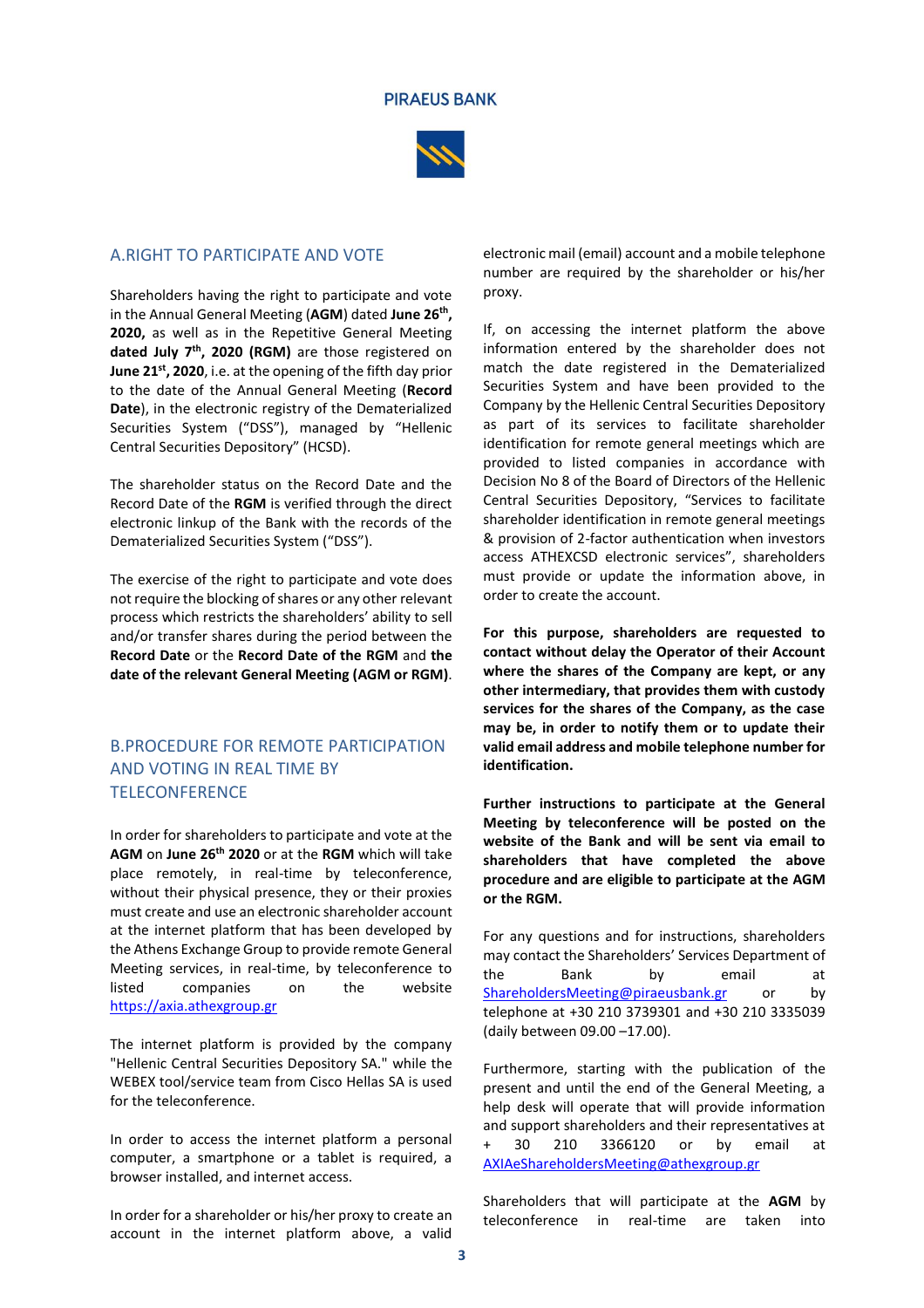

consideration for the formation of the quorum and majority and will be able to exercise their rights effectively during the General Meeting.

Shareholders who are successfully connected to the internet platform will be able to participate in the **AGM**  in real-time by teleconference via a link that will either be sent to them via email or will be available on the online platform.

By activating the Cisco Webex application through the link at the beginning of the **AGM**, the shareholders will have the ability to:

i) follow the proceedings of the **AGM** with electronic or audiovisual means,

ii) take the floor and address the General Meeting orally during the **AGM**,

and, at the same time, through the internet platform they will have the ability to:

iii) vote in real time during the **AGM** on the matters of the daily agenda,

iv) receive information on the recording of their vote.

# C. PROCEDURE FOR REMOTELY PARTICIPATING IN THE VOTE BEFORE THE GENERAL MEETING [MAIL VOTE]

I. In addition, shareholders have the option to participate remotely, in person or by proxy, at the vote on the item of the **AGM** that will take place before the General Meeting,

Specifically, shareholders that wish to participate and vote remotely on the item of the **AGM** that will take place before the General Meeting, can make use of this option:

a) Either by exercising the right to vote before the **AGM** through the internet platform [https://axia.athexgroup.gr](https://axia.athexgroup.gr/) in which they have previously created an account and have successfully registered as described in B. above, during the time period **from Monday 22.06.2020 at 12.00 and until twenty-four (24) hours before the date of the AGM (i.e. until 10:00 on 25.06.2020 at the latest)**.

b) Or by completing and submitting the "Mail vote document" with the signature authenticated, to the Shareholders' Services Department of the Bank (9, Mitropoleos, Athens, or sending digitally signed by using a recognized digital signature (qualified certificate) by the proxy or the shareholder, via email at [ShareholdersMeeting@piraeusbank.gr](mailto:sharesdept@piraeusbank.gr) **at least twenty-four (24) hours before the date of the AGM (i.e. by 10.00 on 25.06.2020 at the latest)**.

The mail vote document is available to shareholders in hard copy at the Shareholders' Services Department of the Bank (9, Mitropoleos, tel. +30 210 3739301 and +30 210 3335039), and in electronic form on the website of the Bank

[https://www.piraeusbankgroup.com.](https://www.piraeusbankgroup.com/)

Shareholders that vote as above before the AGM are counted to form the quorum and majority, provided that the votes in question have been received by the Company **by 10:00 on 25.06.2020 at the latest.** 

II. It is noted that shareholders that wish to appoint proxies to participate remotely at the vote on the items of the AGM which will take place before the General Meeting, **can appoint up to one (1) proxy;** the appointment must be made **at the latest forty-eight (48) hours before the date of the AGM (i.e. by 10:00 on 24.06.2020 at the latest), as specifically described below in D II.** 

Following this deadline, it will not be possible to participate by proxy in the vote that will take place **before the AGM**.

III. If the quorum, as required by the Law and the Articles of Association in order to decide the whole or part of the original daily agenda, is not obtained during the meeting of **26 th June 2020**, at the RGM which will take place on **07.07.2020 at 10:00**, the right to vote remotely, by mail vote **must be exercised again**, by a vote that will take place before the General Meeting, in the following ways:

a) Either by exercising again the right to vote before the General Meeting through the internet platform [https://axia.athexgroup.gr](https://axia.athexgroup.gr/) in which they have previously created an account and have successfully registered as described in B. above, during the time period **from Friday 03.07.2020 at 12:00 and until**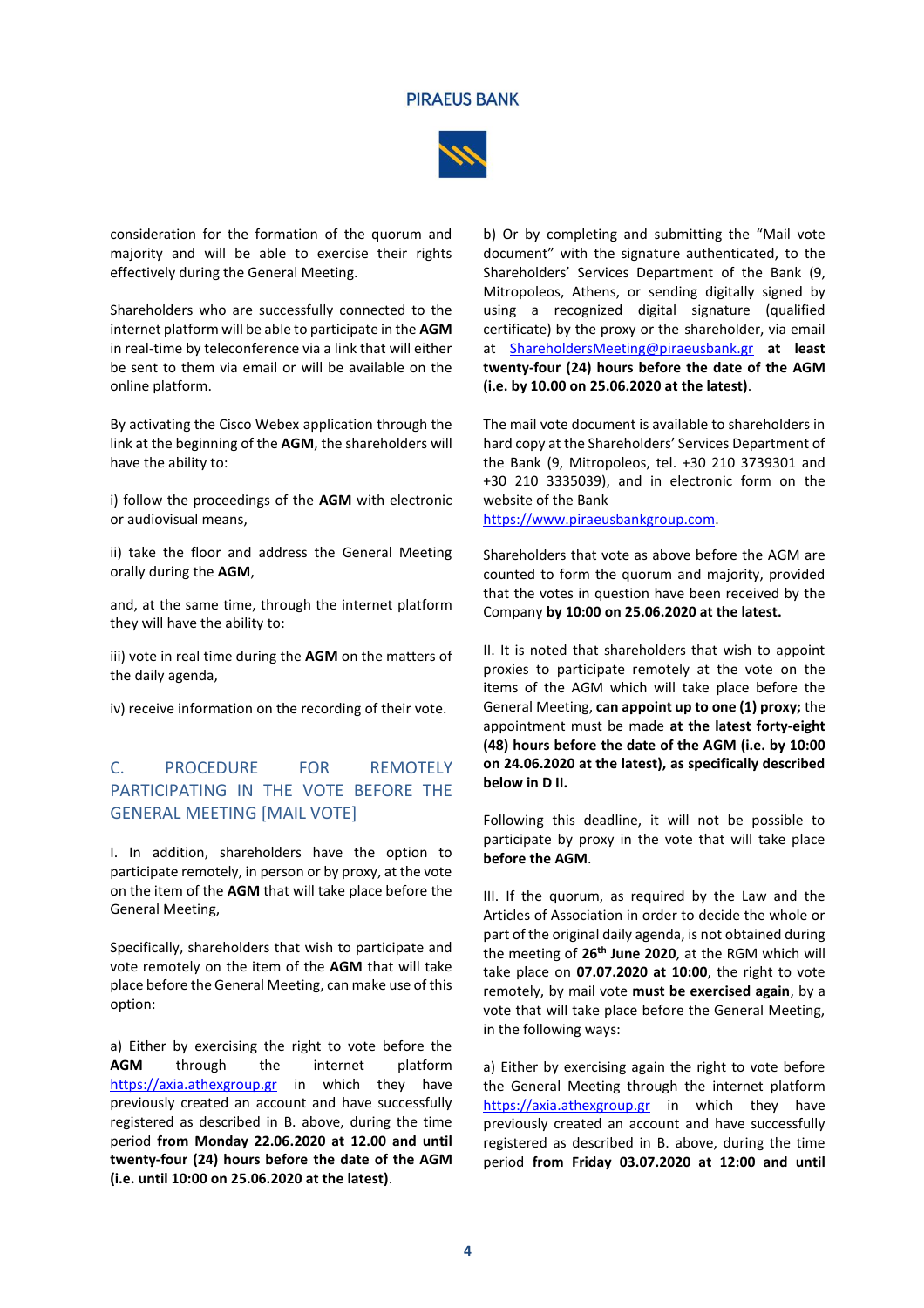



#### **twenty-four (24) hours before the date of the RGM (i.e. until 10:00 on 06.07.2020 at the latest)**.

b) Or by completing and submitting the "Mail vote document" with the signature authenticated, to the Shareholders' Services Department of the Bank (9, Mitropoleos, Athens,  $1<sup>st</sup>$  floor) or sending digitally signed by using a recognized digital signature (qualified certificate) by the proxy or the shareholder, via email at [ShareholdersMeeting@piraeusbank.gr](mailto:sharesdept@piraeusbank.gr) **at least twenty-four (24) hours before the date of the Repetitive General Meeting (i.e. by 10:00 on 06.07.2020 at the latest)**.

Shareholders that vote as above before the General Meeting are counted for the formation of the quorum and majority, provided that the votes in question are received by the Company **by 10:00 on 06.07.2020** at the latest.

IV. For the potential **RGM** on **07.07.2020**, shareholders that had not appointed a proxy for the **AGM,** or wish to replace the proxy that had been appointed, in order to participate remotely at the vote that will take place before the General Meeting, they **can appoint up to one (1) proxy, whose appointment must be made at least forty-eight (48) hours before the date of the General Meeting (i.e. by 10:00 on 05.07.2020 at the latest), as specifically mentioned below in D II.** 

After that date, it will not be possible to participate by proxy at the vote that will take place **before** the **RGM**.

For any questions and for instructions, shareholders may contact the Shareholders' Services Department of the Bank by email at [ShareholdersMeeting@piraeusbank.gr](mailto:sharesdept@piraeusbank.gr) or by telephone at +30 210 3739301 and +30 210 3335039 (daily between 09.00 – 17.00).

In addition, shareholders are asked to confirm that the "Mail Vote document" is successfully sent and received by the Bank, and can, for this purpose, call +30 210 +30 210 3739301 and +30 210 3335039 (Shareholders' Services Department).

# D. PROCEDURE FOR PARTICIPATION AND VOTING BY PROXY

I. Shareholders participate in the **GM** and vote either in person or by proxy. Each shareholder may appoint up to three (3) proxies. However, if a shareholder possesses shares of the Bank that are held in more than one Investor Securities Account, the above restriction cannot prevent the shareholder from appointing different proxies for the shares in each investor account for a particular General Meeting. A proxy appointment can be freely recalled. A proxy that acts for more than one shareholders can vote differently for each shareholder.

Shareholders may appoint a proxy for one or more General Meetings and for a specific period of time. The proxy votes in accordance with the shareholder's instructions, if there are any. Non-compliance by the proxy with the instructions received does not affect the validity of the decisions of the General Meeting, even if the proxy's vote was decisive in achieving the majority.

The proxy votes in accordance with the shareholders' instructions, as long as these are in place is obliged to file the required voting instructions for at least one (1) year from the date of the **AGM** or the **RGM.**

The shareholder proxy is obliged to notify the Bank, before the start of the General Meeting, about any specific event, which may be useful to shareholders in order to ascertain the risk that the proxy may serve other interests besides the interests of the shareholder.

A conflict of interest may arise particularly when the representative is:

a) A shareholder that exercises control of the Company, or other legal person or entity that is controlled by that shareholder,

b) A member of the Board of Directors or in general of the management of the Company or a shareholder that exercises control of the Company, or other legal person or entity that is controlled by that shareholder, which exercises control of the Company.

c) An employee or a certified auditor of the Company or a shareholder that exercises control, or other legal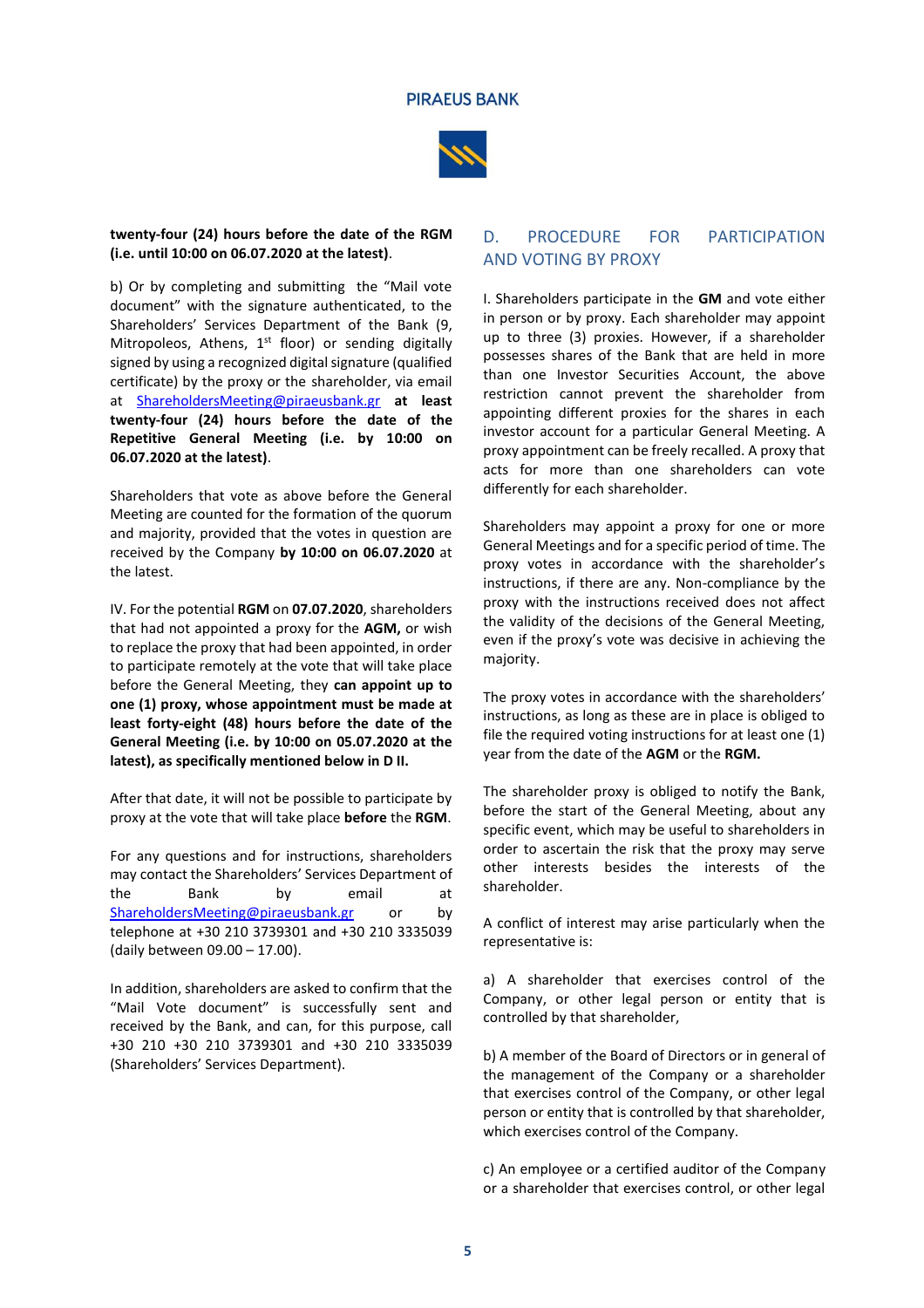

person or entity that is controlled by a shareholder that exercises control of the Company.

d) A spouse or a relative in the first degree with one of the private individuals that are mentioned in cases a) to c).

The appointment and revocation or replacement of the proxy or representative takes place in writing or by electronic means that are submitted to the Bank at least forty-eight (48) hours before the appointed date of the General Meeting. Notification of the appointment and revocation or replacement of the proxy by electronic means is by electronic mail at the email address on the Invitation to the General Meeting.

II. **Specifically** for shareholder participation by proxy at the AGM on 26<sup>th</sup> June 2020 (or any Repetitive Meetings), remotely in real-time by teleconference, or by shareholder participation by proxy at the vote on the items of the **AGM** that will take place before the General Meeting, shareholders or their custodian can appoint up to one (1) proxy, whose appointment must be made at least forty-eight (48) hours before the date of the AGM (i.e. **by 10:00 on 24.06.2020 at the latest**).

Upon receipt of the information above by the Company, and based on the email address and mobile telephone of the representative, as declared in the proxy document, an account is created for the proxy on the internet platform; the proxy is informed by email in order to activate the account in order to exercise the rights of the shareholder in accordance with what is referred to in B. and C. above.

The Bank has made available documents:

a) To appoint a proxy to participate in the **AGM** on June 26<sup>th</sup>, 2020 remotely in real-time by teleconference; and

b) To appoint a proxy to vote on the items of the **AGM** that will take place before the General Meeting on June 26<sup>th</sup>, 2020.

These documents are available to shareholders in hard copy at the Shareholders' Services Department of the Bank (9, Mitropoleos, Athens, Tel.: +30 210 3739301 and +30 210 3335039), and in electronic form on the website of the Bank

#### [https://www.piraeusbankgroup.com.](https://www.piraeusbankgroup.com/)

The abovementioned documents should be filled-in, signed with the signature authenticity verified, and submitted to the Shareholders Services Department of the Bank, at 9, Mitropoleos, Athens or be sent digitally signed by using a recognized digital signature (qualified certificate) by the proxy or shareholder by e-mail at [ShareholdersMeeting@piraeusbank.gr](mailto:sharesdept@piraeusbank.gr) at least forty eight (48) hours before the date of the **AGM**.

Shareholders are asked to confirm for the successful dispatch of the appointment in writing and receipt by the Bank and may contact by telephone for this reason: +30 210 3739301 and +30 210 3335039 (Shareholders Services Department).

## E. SHAREHOLDER MINORITY RIGHTS

In the context of the Annual General meeting, the shareholders of the Bank have, among others, the following rights:

- **(i)** Shareholders representing at least one twentieth (1/20) of the paid-up share capital may request, that the Board of Directors includes additional items on the agenda of the **AGM**, by means of an application submitted at least fifteen (15) days prior to the date of the AGM. In this instance this application must be delivered to the Board of Directors until **June 11 th, 2020**.
- **(ii)** Shareholders representing at least one twentieth (1/20) of the paid-up share capital may request of the Board of Directors, upon submission of a respective application, to provide the shareholders with draft resolutions for items included in the initial or revised **AGM** agenda, at least seven (7) days prior to the date of **AGM**. This application must be submitted to the Board of Directors until **June 19 th, 2020**. The draft resolutions are available to the shareholders according to the provisions of paragraph 3 of article 123 of Law 4548/2018, at least six (6) days before the date of the General Meeting.
- **(iii)** With the submission of a respective application shareholders may request of the Board of Directors to provide the **AGM** with specific information with respect to Bank's business, to the extent that this is useful for the actual assessment